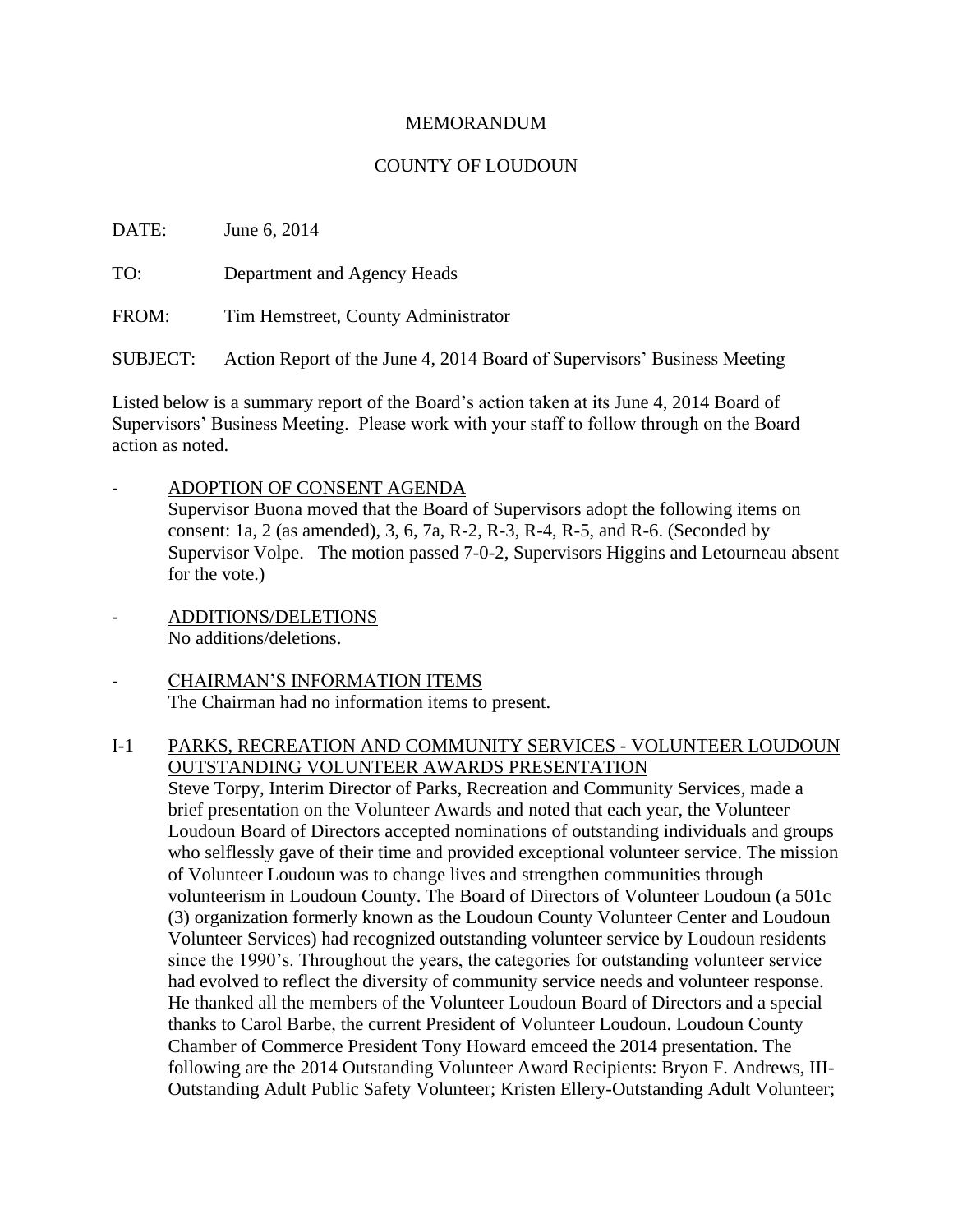> Loudoun Literacy Council - Adult Literacy Program Volunteers; Outstanding Adult Volunteer Team - Longtime VSA Arts of Loudoun Board Members Outstanding Organization; CAST Crew -Loudoun County Public Schools Outstanding Volunteer Team; Ed Peters -Outstanding Older Adult Volunteer; Front Desk Team - The Senior Center of Leesburg- Outstanding Older Adult Volunteer Team; Loudoun Breast Health Network Pink Assistance Fund- Susan Mills & Tammy Gray - Outstanding Volunteer Project; Daniel Morris-Outstanding Project Leader; Amanda Dukinfield- Gabriella Miller Outstanding Youth Volunteer; Claude Moore Community Builders - Outstanding Youth Volunteer Team; and Cardone Family - Outstanding Volunteer of the Year. To view the item visit:

<http://va-loudouncounty.civicplus.com/DocumentCenter/View/103392> Staff Contacts: Steve Torpy and Claire Smith, PRCS

# I-2 BRIEFING ITEM: LAND DEVELOPMENT APPLICATIONS JUNE 11, 2014 PUBLIC HEARING

John Merrithew, Department of Planning, briefed the Board on the land development applications for the Board's June 11, 2014 Public Hearing which included six land development applications including a Board – initiated concept plan amendment for Moorefield Station. The agenda also includes proposals to map the Route 28 Corridor Optional Overlay Districts on the County Zoning Map and to amend the Countywide Transportation Plan depiction of Miller Drive, the Greenway Transit Connector, Riverside Parkway, Lexington Drive and Shaw Road. The purpose of this item is to solicit any Supervisor questions or comments concerning the land use items so staff can respond at the hearing. A summary of the applications is attached to the item. To view the public hearing packet visit:

<http://va-loudouncounty.civicplus.com/DocumentCenter/View/103393> Staff Contacts: John Merrithew and Julie Pastor, Planning

# I-3 BRIEFING ON BEAVERDAM CREEK RESERVOIR ACCESS BY LOUDOUN WATER

Fred Jennings, General Manager of Loudoun Water, made a detailed presentation of the closure activities on the Beaverdam Reservoir Access and the future plans. He pointed out that the purchase of City of Fairfax drinking water system assets located in Loudoun County were acquired by Loudoun Water on January 31, 2014 including the Beaverdam Creek Reservoir, the Goose Creek Reservoir, Goose Creek Water Treatment Plant and a water transmission pipeline along the W&OD Trail. As part of the acquisition, Loudoun Water had begun planning renovations necessary to conform to safety design and regulatory criteria; as well as developing land management and safety plans. On April 21, 2014, Loudoun Water notified Loudoun County (Attachment 1) that as a part of the renovation process, Loudoun Water would temporarily restrict access only to authorized users to ensure the safety of the public, as well as those working on the renovation. He explained that access was expected to be restricted until late 2018. During that time, Loudoun Water would also develop a land management plan to address both management of the reservoir as an important water resource and appropriate public use. He clarified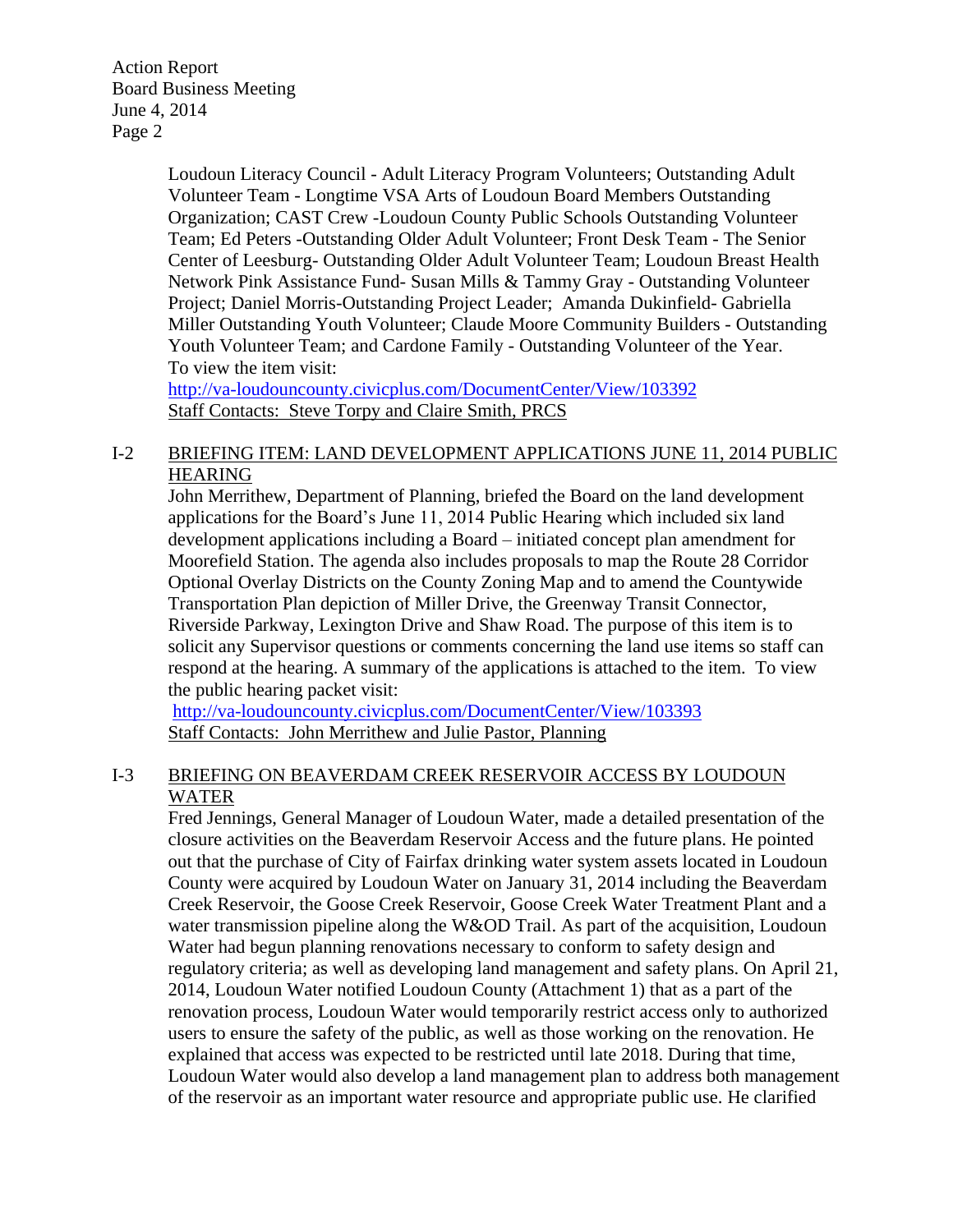> that Loudoun Rowing was the only agreement existing with the City of Fairfax and Loudoun Water chose to honor that agreement because Loudoun Rowing maintained their own insurance, they have indemnified Loudoun Water and everyone had signed the waiver, they maintain their own safety training. He noted that Loudoun Rowing was high school students and Loudoun Water had chosen to not disrupt their season. He said that agreement existed only for one year and subject to termination at the end of this year. He also clarified that the decision to close Beaverdam was well considered and vetted internally and believed it was the right decision in the Loudoun Water Board and staff's view of their financial obligation to protect Loudoun Water's customers while going through the process. He stated that he hoped the chronology explained why the swift actions were taken by Loudoun Water. He stated that the stakeholder involvement would be an effective broad scope process to solicit ideas about how the mission could be achieved and address the external interests. To view the item visit: <http://valoudouncounty.civicplus.com/DocumentCenter/View/103394>

> Chairman York moved that the Board of Supervisors request County staff to work with Loudoun Water staff to look to the future and to find an appropriate plan moving forward once the upgrade construction to the reservoir is done so it can be opened up for public access. (Seconded by Supervisor Clarke. The motion passed 8-0-1, Supervisor Higgins absent for the vote. )

#### Board Requests:

Supervisor Clarke asked that Loudoun Water include information on their website with respect to the legal and rightful access as well as pertinent dates. She also requested that Loudoun Water provide a follow-up press release on the Beaverdam issue.

Supervisor Reid asked Mr. Jennings if the reservoir could be opened for boating and fishing on the weekends and require a liability waiver signed by the users. He asked that data be provided regarding how many arrests had been made for disorderly conduct or parties and also the number of drownings.

Supervisor Letourneau asked Mr. Jennings if Loudoun Water would consider extending Loudoun Rowing's agreement another year.

Vice Chairman Williams recommended that Loudoun Water include community involvement and a stakeholder group (to include some residential representatives) and schedule a public hearing/public outreach in the near future (within 45 days) to educate the community on the plan as it is developed.

Chairman York suggested that Loudoun Water hold a public input hosted at a school in the vicinity of the reservoir and not at the Loudoun Water headquarters, present a powerpoint, and coordinate these efforts with the Loudoun County district supervisors to afford them the opportunity to attend the public input. He asked that the meeting not be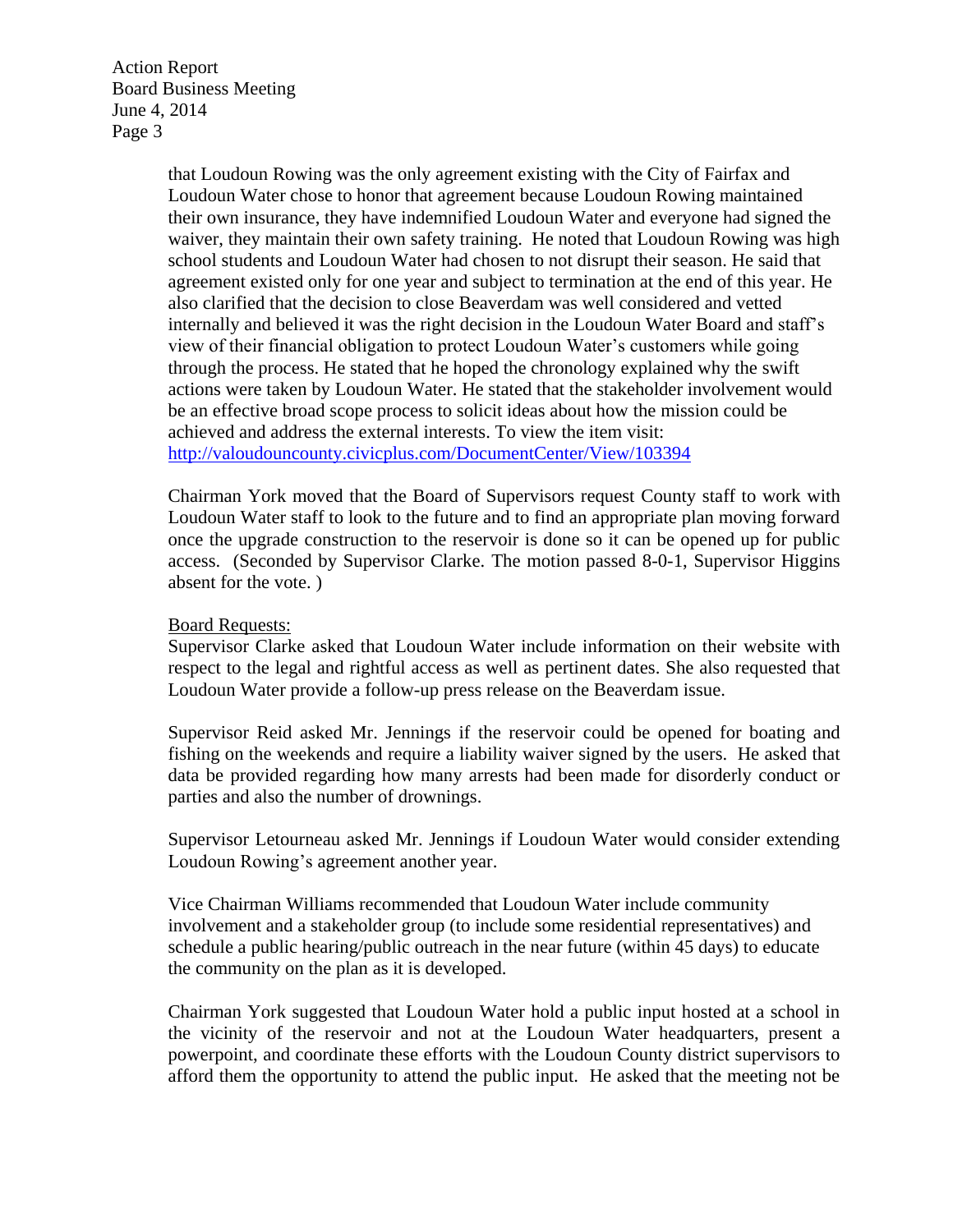> scheduled on a Wednesday night due to the Board of Supervisors' business meetings and public hearings. Staff Contacts: Tim Hemstreet and Heather MacSorley, County Administration

#### 1. APPOINTMENTS

#### 1a. Confirmations

Supervisor Buona moved that the Board of Supervisors confirm the following appointments with terms expiring December 31, 2015, unless otherwise noted (Consent). (Seconded by Supervisor Volpe. The motion passed 7-0-2, Supervisors Higgins and Letourneau absent for the vote.)

Loudoun County Housing Advisory Board Michael J. Scheurer as the Affordable Housing Finance Consultant: Term to expire 3/31/2018.

Historic District Review Committee Karl Riedel: Term to expire 6/30/2017

Art Advisory Committee Julie D. Goforth Jennifer Michael

### B. NOMINATIONS

Building Code and Appeals Supervisor Reid nominated Christopher Colsey.

Commuter Bus Advisory Board Supervisor Volpe nominated Joe Cristofaro as the Algonkian District representative.

Disability Services Board Supervisor Volpe nominated Jay Sreenivasan.

Family Services Advisory Board Vice Chairman Williams nominated Samuel Mayson.

Fiscal Impact Committee (Supervisor Clarke withdrew Jason Fleetwood as he was unable to participate.)

Supervisor Reid moved to suspend the rules. (Seconded by Supervisor Buona. The motion passed 8-0-1, Supervisor Higgins absent for the vote.)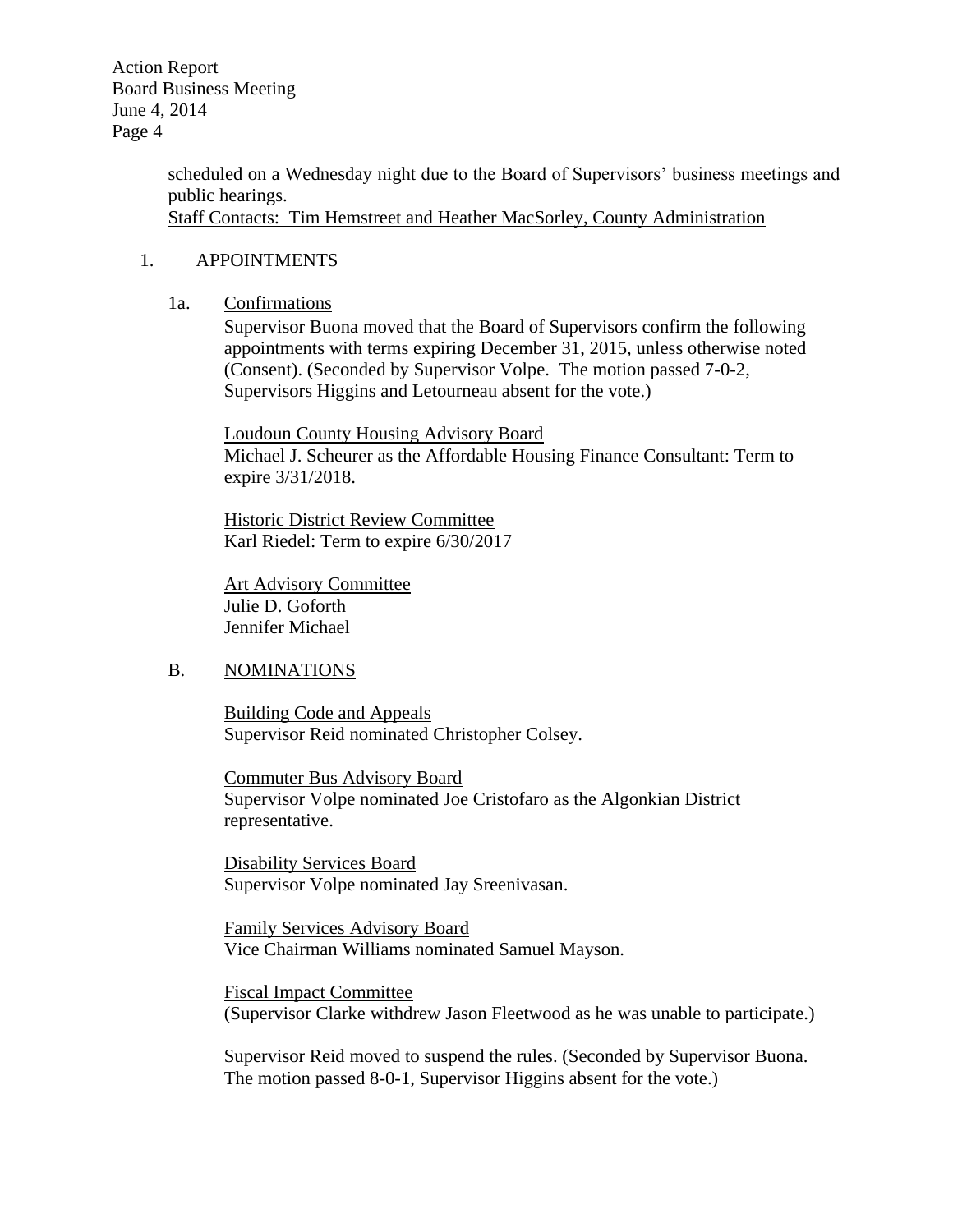> Supervisor Reid nominated and confirmed Christopher Colsey to the Fiscal Impact Committee. (Seconded by Supervisor Volpe. The motion passed 8-0-1, Supervisor Higgins absent for the vote.) (He will replace Eric Eggers.)

Library Board of Trustees

Vice Chairman Williams nominated Larry Stepnick as the Broad Run District Representative.

Zoning Ordinance Action Group Supervisor Volpe nominated Mark Trostle as the representative from NVBIA. (He will replace Dave Culbert.)

Staff Contacts: Danny Davis and Amanda Logan, County Administration

# 2. ADMINISTRATIVE ITEMS REPORT OF JUNE 4, 2014

Supervisor Buona moved that the Board of Supervisors approve the Administrative Items Report of June 4, 2014 (as amended with 2h correction). (Consent Item) (Seconded by Supervisor Volpe. The motion passed 7-0-2, Supervisors Higgins and Letourneau absent for the vote. )

### a. Budget Adjustments

The Board of Supervisors moved to: (1) approve the following FY 2014 budget Adjustments as set out in the June 4, 2014 Administrative Items Report: BA-1493114; BA-1497507; BA-1529963; BA-1559647; BA-1561868; BA-1563215; BA-1579215;and BA-1582422 ; (2) recognize an increase in revenue in the amount of \$144,181 in the General Fund for FY 2014, and (3) make an increase in FY 2014 appropriations \$144,181 in the General Fund.

Staff Contacts: Ben Mays, Erin McLellan and Penny Newquist, Management & Financial Services

b. Minutes

The Board moved to approve the May 7, 2014 and May 21, 2014 Board Business Meeting Minutes. There were no committee summaries in this packet. Staff Contact: Jeanette Gilbert, County Administration

c. Deeds for Approval

The Board moved to approve the following deeds: 1) ESMT 2013-0053/Hall Road Property 2) ESMT 2014-0007/Creekside at Round Hill Staff Contacts: William Himel and Mike Seigfried, B&D, and Mary Valenta, County Attorney's Office

d. Timeline Extension for CMPT-2013-0005/EE Lake General Store (Blue Ridge District)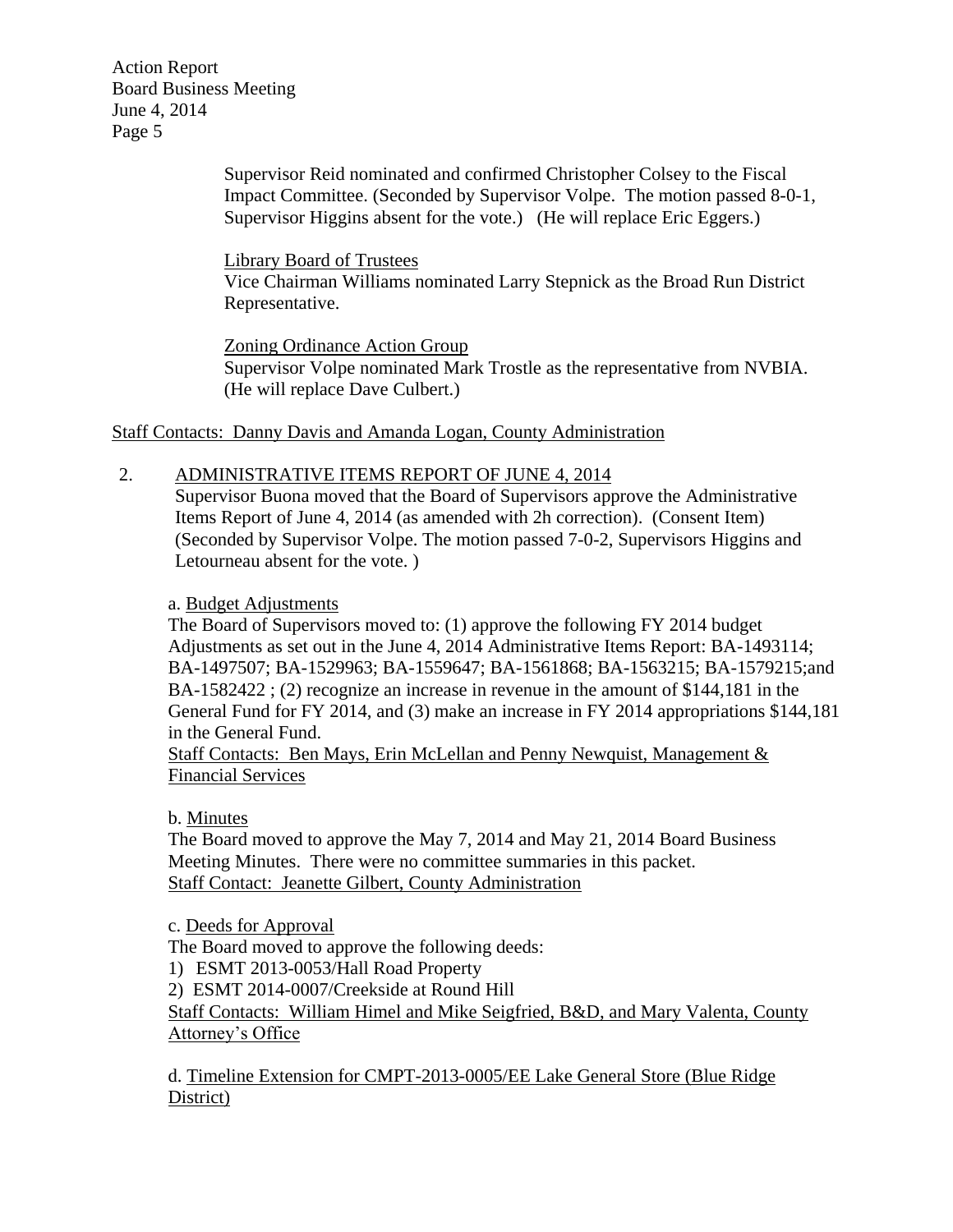> The Board of Supervisors moved to approve a timeline extension of an additional 365 days, to June 2, 2015, for Planning Commission action on CMPT-2013-0005, EE Lake General Store.

Staff Contacts: Kate McConnell and Julie Pastor, Planning

e. Timeline Extension for CMPT-2013-0008/Cascades Business Center Telecommunication

The Board of Supervisors moved to approve a timeline extension to December 31, 2014 for Planning Commission action on CMPT-2013-0008, Cascades Business Center Telecommunication.

Staff Contacts: Evan Harlow and Julie Pastor, Planning

f. Grant of Easement over County Property/ Philip A. Bolen Park (Northern Virginia Electric Cooperative Utility Easement)

The Board of Supervisors moved to approve the requested Grant of Permanent Electric Utility Easement and Communications System Easement to Northern Virginia Electric Cooperative as shown on the attached NOVEC Plat No. 2013-0168, included as Attachment 2 to the June 4, 2014 Board of Supervisors Administrative Items Report. Staff Contacts: Dawn Klassen, Greg Barnes, Joe Kroboth, Department of Transportation and Capital Construction; Lauri A. N. Sigler and Jack R. Roberts, Office of the County Attorney

g. Secondary Road Addition: South Riding – Tall Cedars Parkway The Board moved to approve the resolution. Staff Contacts: Rick Karle and Mike Seigfried, B&D

h. Secondary Road Addition: Avonlea – Tall Cedars Parkway The Board moved to approve the resolution, as amended. Staff Contacts: Rick Karle and Mike Seigfried, B&D

i. Exception to Courthouse Grounds Rule/Use of Electricity The Board of Supervisors moved to approve an exception to the rules regarding use of the courthouse grounds that allows Bluemont Concert Series to use the electrical outlets on the courthouse for their summer concert series. Staff Contact: Julie Grandfield,County Administration

3. RDAB 2013-0001/PROPOSED ABANDONMENT OF A SECTION OF OLD SYCOLIN ROAD (FORMER ROUTE 643) (BLUE RIDGE AND CATOCTIN) Supervisor Buona moved that the Board of Supervisors adopt a Resolution and Order of Abandonment for Old Sycolin Road (former Route 643) as provided in Attachment 1 to the Action Item for the June 4, 2014, Board of Supervisors Business Meeting. (Consent Item) (Seconded by Supervisor Volpe. The motion passed 7-0-2, Supervisors Higgins and Letourneau absent for the vote. ) Staff Contact: Mike Seigfried, B&D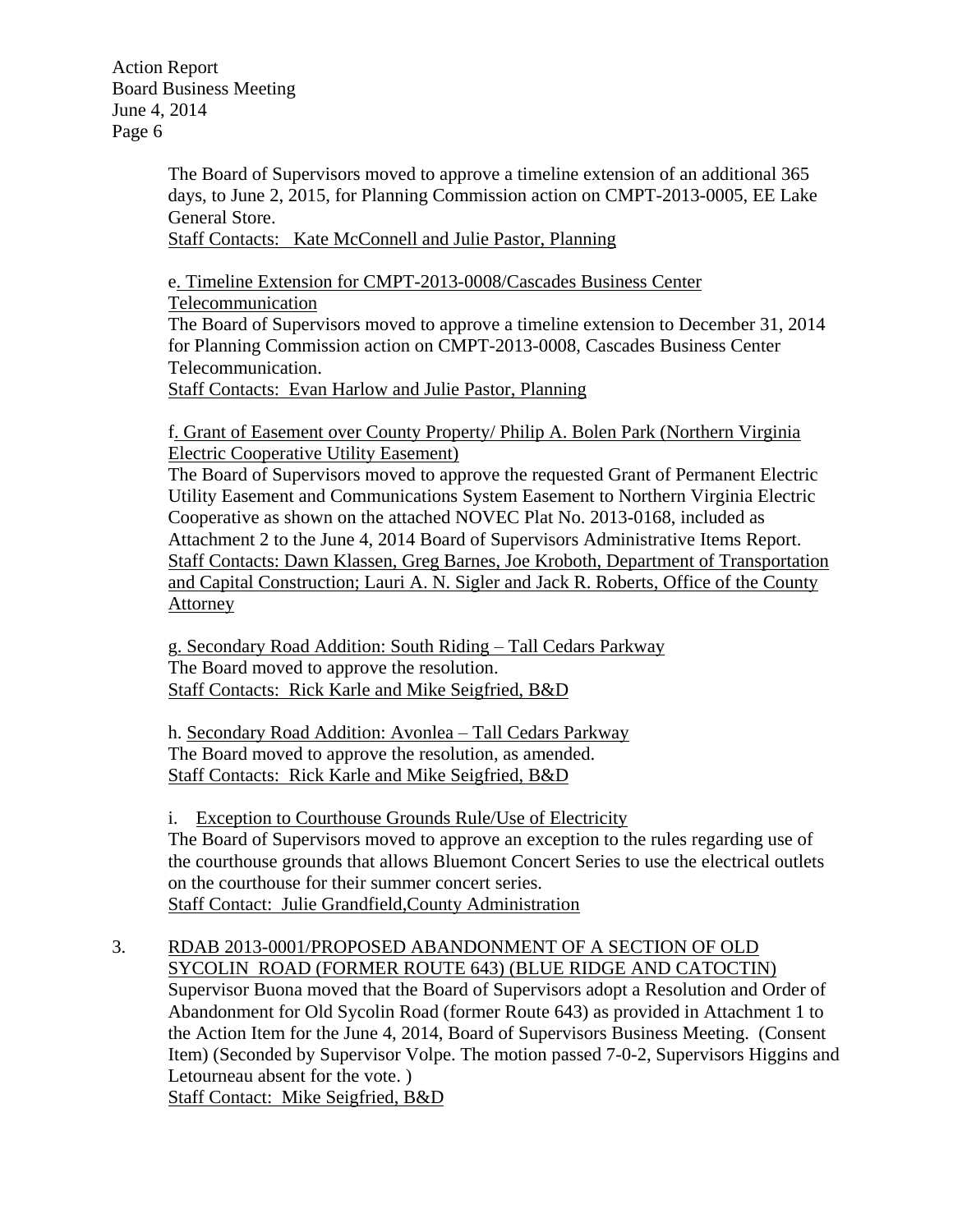## 4. STRATEGIC PLAN UPDATE (COUNTYWIDE)

Chairman York moved that the Board of Supervisors direct staff to continue forward to complete the existing initiatives and prepare scoping/workplan documents as needed, for the initiatives in queue and new initiatives as directed at the June 4, 2014 Board of Supervisors Business Meeting. (Seconded by Vice Chairman Williams.)

Chairman York accepted Supervisor Buona's friendly amendment to take up the dog park in the Strategic Plan as a priority.

Chairman York's motion, as amended, passed 8-0-1, Supervisor Higgins absent for the vote.

Board Request: Chairman York offered to work with staff would work explore opportunities to expedite the dog park initiative. Staff Contacts: Kenny Young and Charles Yudd, County Administration

5. PROPOSED PLAN OF FINANCE THROUGH THE ECONOMIC DEVELOPMENT AUTHORITY OF LOUDOUN COUNTY, VIRGINIA TO BORROW FUNDS FOR THE CAPITAL CONTRIBUTION BY LOUDOUN COUNTY TO THE DULLES CORRIDOR METRORAIL PROJECT (BROAD RUN AND DULLES) Vice Chairman Williams moved that the Board of Supervisors adopt the resolution entitled "Approving A Plan of Financing with the Economic Development Authority of Loudoun County, Virginia, for the Design, Construction and Equipping of The Dulles Corridor Metrorail Project". (Seconded by Supervisor Buona. The motion passed 6-1-1- 1, Supervisor Delgaudio voted no, Supervisor Volpe abstained and Supervisor Higgins absent for the vote. )

Staff Contacts: Martina Williams and Ben Mays, Management & Financial Services

6. BOARD MEMBER INITIATIVE: BROCKMAN LANE EMERGENCY ACCESS GATE (ALGONKIAN DISTRICT, DRANESVILLE DISTRICT-FAIRFAX COUNTY) (This item was initiated by Supervisor Volpe.)

Supervisor Buona moved that the Board of Supervisors direct staff to create and evaluate options and cost estimates for replacement of the Brockman Lane emergency access gate to an automatic gate system and report back to the Board at a future business meeting. (Consent Item) (Seconded by Supervisor Volpe. The motion passed 7-0-2, Supervisors Higgins and Letourneau absent for the vote.) Staff Contact: Ben Fornwalt, Staff Aide to Supervisor Volpe

7a. FINANCE/GOVERNMENT SERVICES AND OPERATIONS COMMITTEE REPORT/INTERNAL AUDITS/FUTURE AUDITS TO BE ADDED TO THE COUNTY'S INTERNAL AUDIT PLAN (COUNTYWIDE) Supervisor Buona moved that the Board of Supervisors approve the recommendation of the Finance/Government Services and Operations Committee to add to the Internal Audit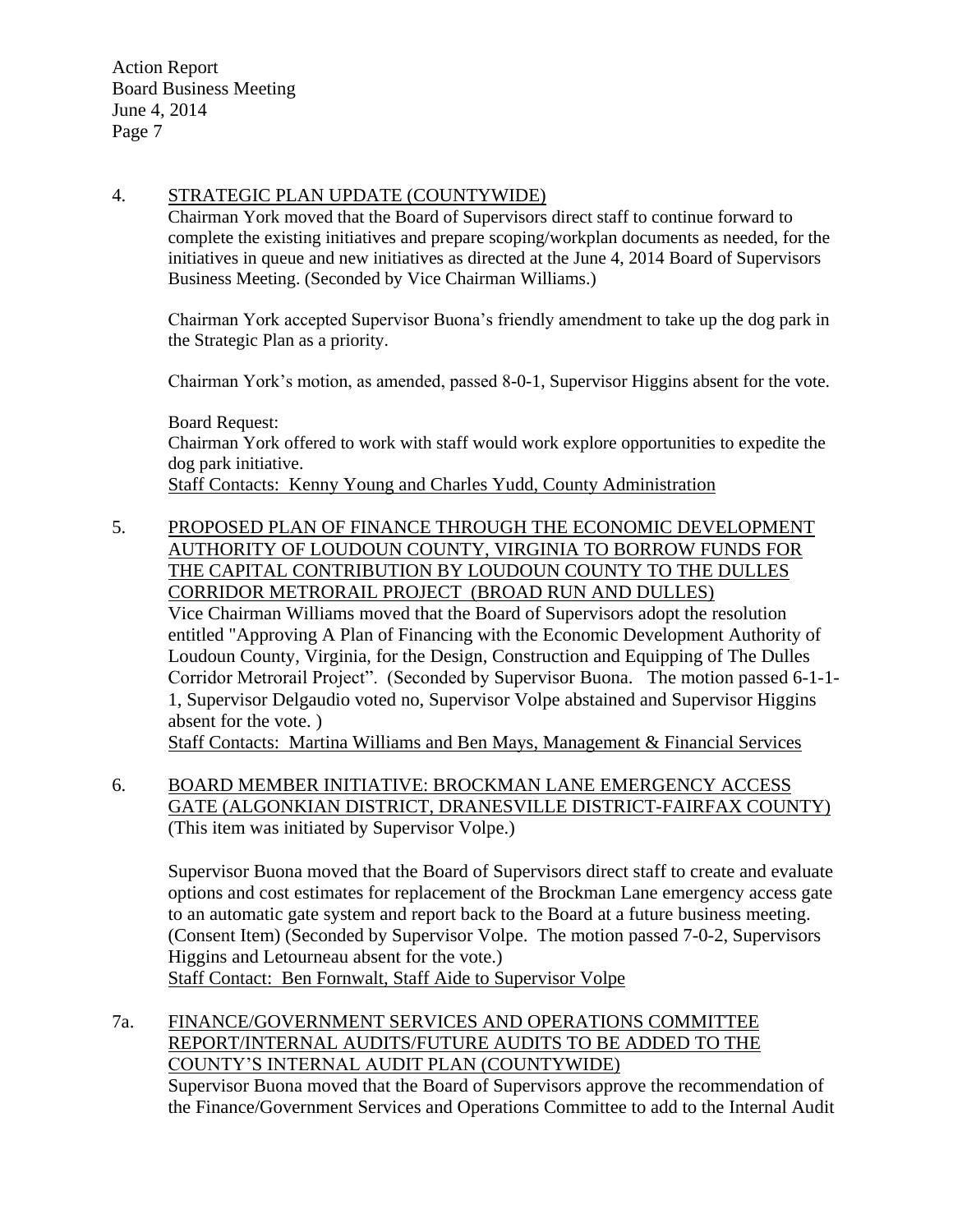> Plan the audits proposed in this item, as shown in Attachment 1. (Consent Item) (Seconded by Supervisor Volpe. The motion passed 7-0-2, Supervisors Higgins and Letourneau absent for the vote.)

Staff Contacts: Tim Hemstreet, County Administration, and Ben Mays, Janet Romanchyk and Dwight Smith, Management & Financial Services

# 8a. TRANSPORTATION AND LAND USE COMMITTEE REPORT/SPEX 2012-0031, SPMI-2012-0021,SPEX 2012-0033, SIDP 2013-0002/ BLUE MOUNT NURSERY (ALGONKIAN)

Supervisor Volpe moved that the Board of Supervisors approve SPEX 2012-0031, SPMI 2012-0021, SPEX 2012-0033, SIDP 2013-0002, Blue Mount Nursery, subject to the respective Conditions of Approval for each Special Exception and the Sign Development Plan dated May 29, 2014 and based on the Findings for Approval (Attachment 1 of the June 4, 2014 Board of Supervisors' Action Item). (Seconded by Supervisor Buona. The motion passed 7-1-1, Chairman York voted no and Supervisor Higgins absent for the vote.)

Staff Contacts: Marchant Schneider and Julie Pastor, Planning

# R-1 RESOLUTION OF APPRECIATION TO JACK ROBERTS, COUNTY ATTORNEY *This item has been deferred to the June 18th Board Business Meeting.*

R-2 RESOLUTION OF COMMENDATION FOR EAGLE SCOUT ERIC SVENDSEN (This item was initiated by Vice Chairman Williams.)

Supervisor Buona moved that the Board of Supervisors approve this Resolution of Commendation for Eric Svendsen, Troop 997, Ashburn, Virginia, recognizing his attainment of the rank of Eagle Scout and that this resolution be made part of the permanent record of Loudoun County. (Consent Item) (Seconded by Supervisor Volpe. The motion passed 7-0-2, Supervisors Higgins and Letourneau absent for the vote.)

The Resolution of Commendation was presented to Eagle Scout Eric Svendsen. Staff Contact: Caleb Weitz and Mike Montoya, Staff Aides to Vice Chairman Williams

# R-3 RESOLUTION OF APPRECIATION FOR THE OFFICE OF ELECTIONS AND VOTERS REGISTRATION FOR WINNING THE "PACK THE CHAIRMAN'S OFFICE"

(This item was initiated by Chairman York.)

Supervisor Buona moved that the Loudoun County Board of Supervisors recognize and commend the Office of Elections and Voter Registration for contributing the most of any County Department in the "Pack the Chairman's Office 2014" food drive and in supporting the needs of underprivileged families across Loudoun County. (Consent Item) (Seconded by Supervisor Volpe. The motion passed 7-0-2, Supervisors Higgins and Letourneau absent for the vote. )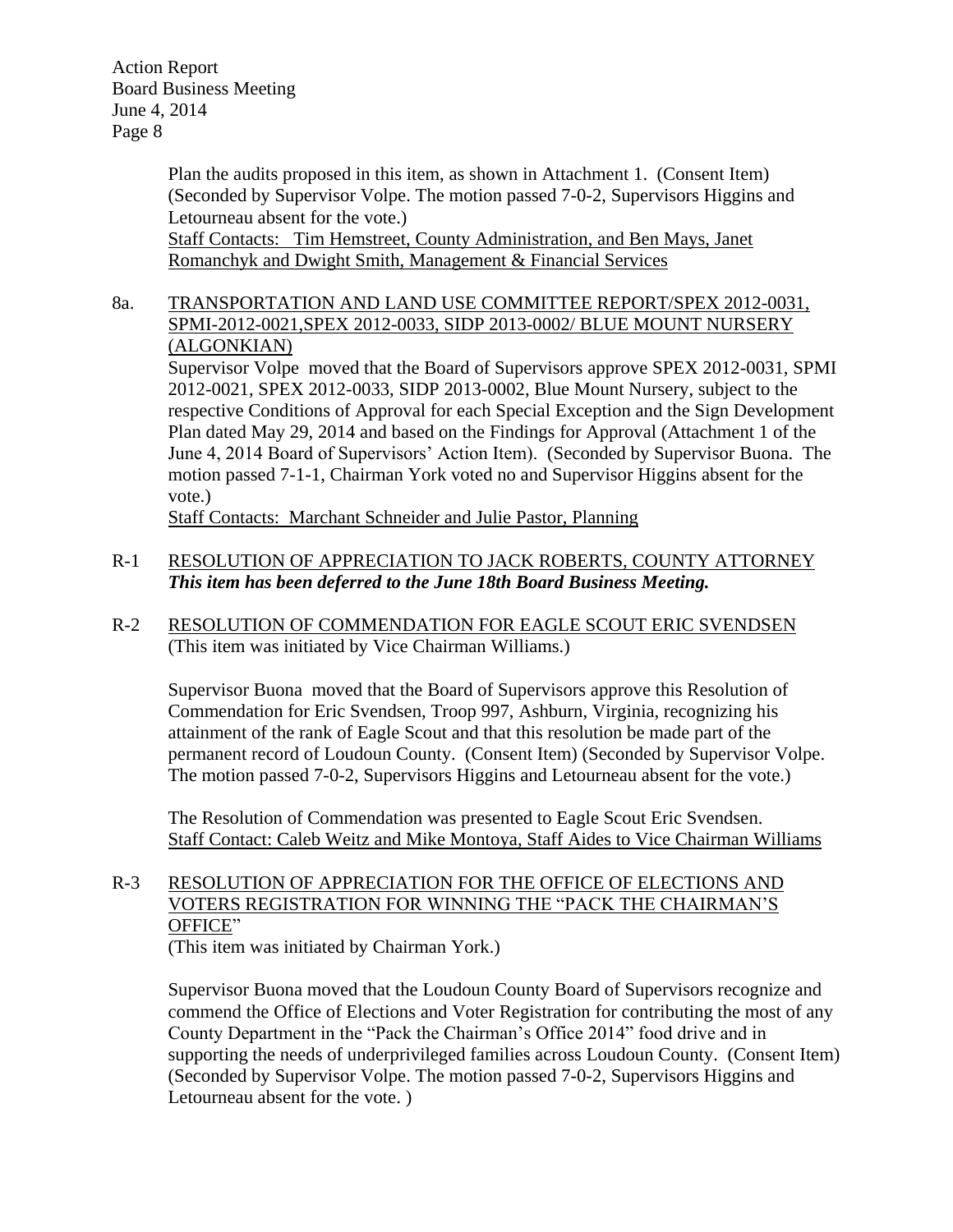> The Resolution of Appreciation was presented to the Judy Brown, Ricky Keech, Marsha Kirby, Jennifer Beckley, Fernando Quiajano, Neeru Anand, Elaine Mesmer and Chris Goodin of the Office of Elections and Voter Registration for Winning the "Pack the Chairman's Office."

Staff Contact: Robin Bartok, Staff Aide to Chairman York

### R-4 RESOLUTION HONORING THE "LOVE YOUR NEIGHBOR, FEED YOUR NEIGHBOR" FOOD DRIVE (This item was initiated by Chairman York.)

Supervisor Buona moved that the Board of Supervisors adopt the Resolution Honoring the "Love Your Neighbor, Feed Your Neighbor" food drive. (Consent Item) (Seconded by Supervisor Volpe. The motion passed 7-0-2, Supervisors Higgins and Letourneau absent for the vote. )

The Resolution Honoring the "Love Your Neighbor, Feed Your Neighbor" Food Drive was presented to Rev. Michael Finn McKenzie of Bethany United Methodist, Michael Luterz of Galilee United Methodist, Ehan and Nauseen Baig of All Dulles Area Muslim Society, Lynette Austin and Rona Scott of The Church of Jesus Christ of Latter-day Saints, Tracy and Ethan Cirone of Beth Chaverim Reform Congregation, Neima and Mercedeh Izadi of Baha's of Loudoun and Ericka Huddleston of Community Church. Staff Contact: Robin Bartok, Staff Aide to Chairman York

# R-5 RESOLUTION OF RESPECT AND HONOR FOR OLIVER ROBERT ("O.R.") DUBÉ, FIRST FIRE MARSHAL AND FIRST FIRE AND RESCUE DIRECTOR FOR LOUDOUN COUNTY

(This item was initiated by Chairman York.)

Supervisor Buona moved that the Board of Supervisors adopt the Resolution of Honor and Respect, *"Celebrating the Life of Chief Oliver Robert "O.R."* Dubé.*"* (Consent Item) (Seconded by Supervisor Volpe. The motion passed 7-0-2, Supervisors Higgins and Letourneau absent for the vote. )

The Board of Supervisors presented the Resolution of Respect and Honor *"Celebrating the Life of Chief Oliver Robert "O.R."* Dubé.*"* to the family of Oliver Robert ("O.R") Dubé.

Staff Contact: Robin Bartok, Staff Aide to Chairman York

R-6 RESOLUTION OF COMMENDATION FOR EAGLE SCOUT TYLER WILLIAM HOOPER, TROOP 1165, GOOSE CREEK DISTRICT (York) (This item was initiated by Chairman York.)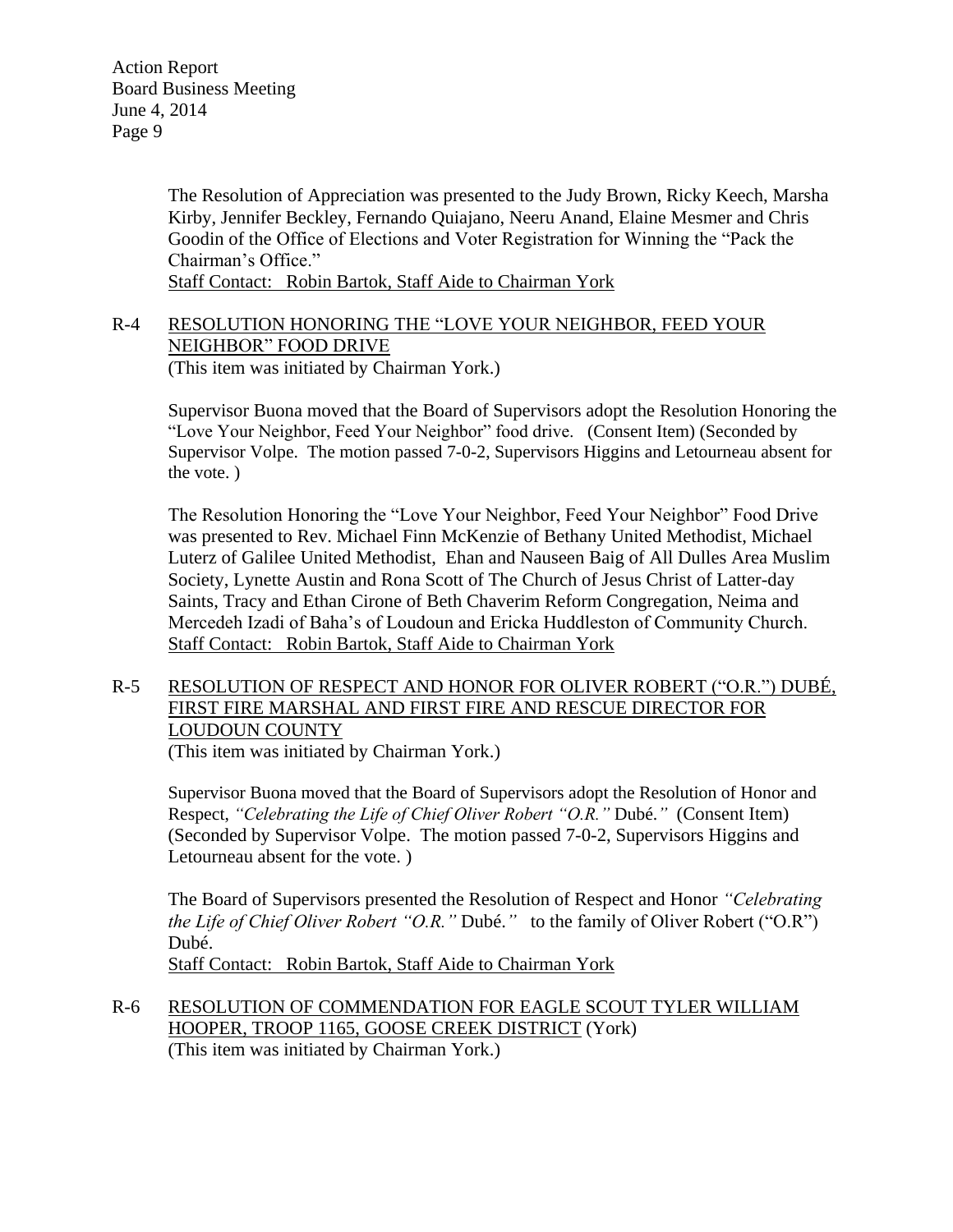> Supervisor Buona moved that the Board of Supervisors adopt the Resolution of Commendation for Eagle Scout Tyler William Hooper. (Consent Item) (Seconded by Supervisor Volpe. The motion passed 7-0-2, Supervisors Higgins and Letourneau absent for the vote.)

This Resolution of Commendation will be presented at a future date. Staff Contact: Tabatha Duncan, Staff Aide to Chairman York

#### - CLOSED SESSION

Vice Chairman Williams moved that pursuant to Section 2.2.3711 of the Code of Virginia, the Loudoun County Board of Supervisors recess the public meeting and enter into closed session.

The authority for the closed session is Section 2.2.3711(A), Subsection (5). The purpose of the closed session is discussion concerning the expansion of an existing business where no previous announcement has been made of the business interest in expanding its facilities to the community. The subject is a specific business expansion prospect. (Seconded by Supervisor Buona. The motion passed 8-0-1, Supervisor Higgins absent for the vote.)

Vice Chairman Williams moved that the Board of Supervisors adjourn the closed session and that the Board of Supervisors reconvene its public meeting and that the minutes of the public meeting should reflect that no formal action was taken in the closed session. (Seconded by Supervisor Buona. The motion passed 7-0-2, Supervisors Higgins and Reid absent for the vote.)

Vice Chairman Williams further moved that the Resolution Certifying the Closed Session be adopted and reflected in the Minutes of this public meeting. (Seconded by Supervisor Buona. The motion passed 7-0-2, Supervisors Higgins and Reid absent for the vote.)

#### Resolution Certifying Closed Session

WHEREAS, the Loudoun County Board of Supervisors, this 4th day of June, convened in closed session by an affirmative vote and in accordance with the provisions of the Virginia Freedom of Information Act:

Now, therefore, be it resolved that the Board of Supervisors does hereby certify that to the best of each member's knowledge, (1) only public business matters lawfully exempted from open meeting requirements under the Freedom of Information Act were discussed in the closed session to which this certification applies; and (2) only such public business matters as were identified in the motion by which the said closed session was convened were heard, discussed or considered by the Board of Supervisors. Staff Contact: Jack Roberts, County Attorney